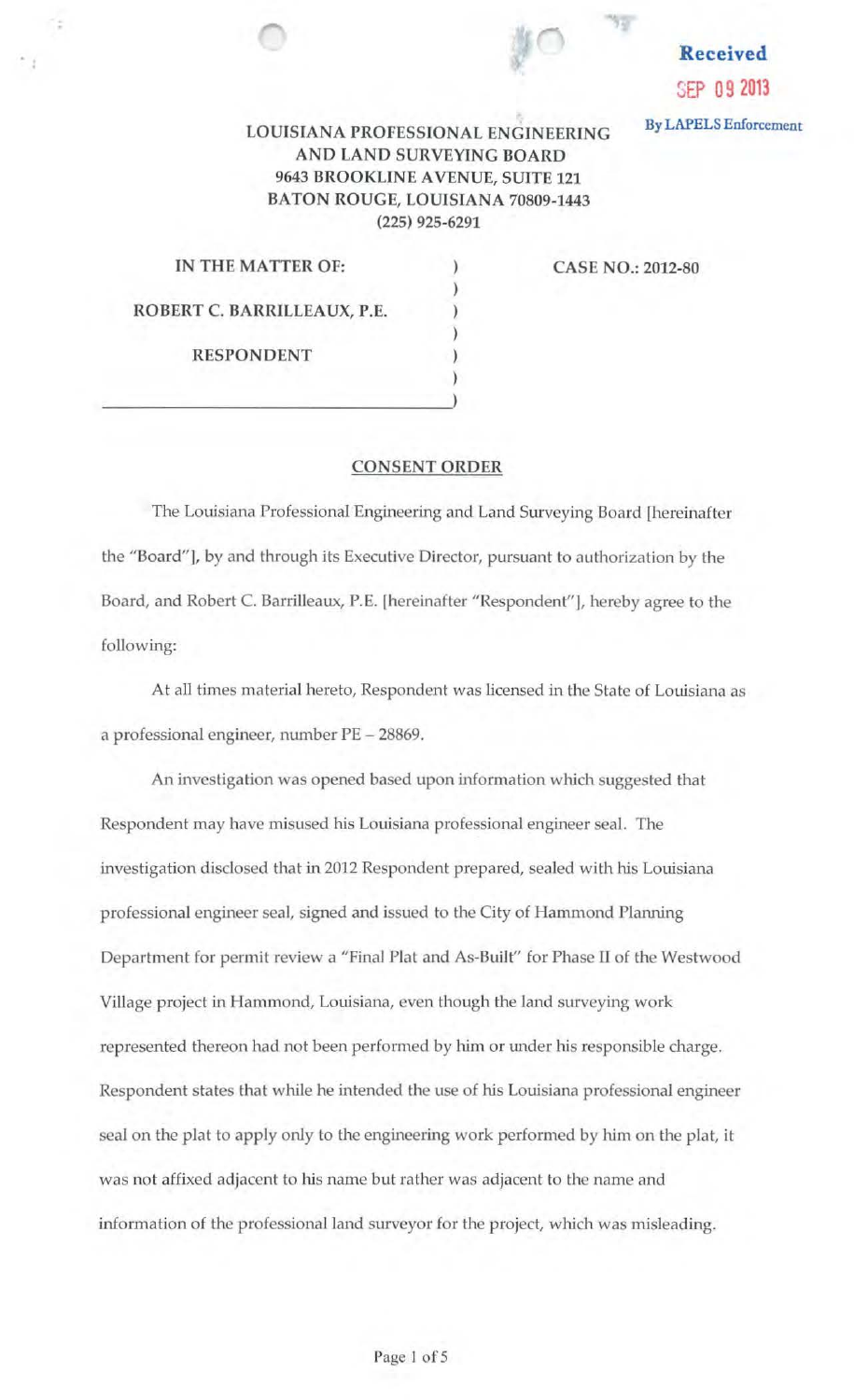La. R.S. 37:698(A)(6), *to wit* LAC Title 46:LXI§2701(A)(3(a), prohibits a licensee from applying his/her seal and signature to work that was not done by the licensee or under his/her responsible charge. La. R.S. 37:698(H) permits the Board to take disciplinary action against persons who violate La. R.S. 37:698(A)(6), *to wit* LAC Title 46:LXI§2701(A)(3(a), upon a finding of guilt following the preferral of charges, notice and hearing and a majority vote of its entire membership authorized to participate in the proceeding. La. R.S. 37:698(A)(6), La. R.S. 37:698(H) and LAC Title 46:LXI§2701(A)(3(a) were in effect at all times material hereto.

It is undisputed that in 2012 Respondent applied his Louisiana professional engineer seal and signature to land surveying work that had not been performed by him or under his responsible charge.

By letter dated July 25, 2013, the Board gave notice to Respondent that it was considering the preferral of charges against Respondent on the grounds that he may have violated La. R.S. 37:698(A)(6), *to wit* LAC Title 46:LXI§2701(A)(3(a), relative to applying a licensee's seal and signature to work that was not done by the licensee or under his responsible charge.

Wishing to dispense with the need for further disciplinary action and to conclude the instant proceeding without further delay and expense, for the purpose of this proceeding only, Respondent and the Board do hereby enter into this Consent Order, in which Respondent of his own free will consents to the issuance of a Consent Order by the Board, wherein Respondent agrees to (a) pay a fine of one thousand five hundred (\$1,500.00) dollars; (b) pay administrative costs of one thousand one hundred eighty five and 36/100 (\$1,185.36) dollars; (c) immediately cease and desist applying his Louisiana professional engineer seal and signature to work that has not been performed by him or under his responsible charge; (d) successfully complete the Board's online Louisiana Laws and Rules Quiz; (e) successfully complete the Board's online Louisiana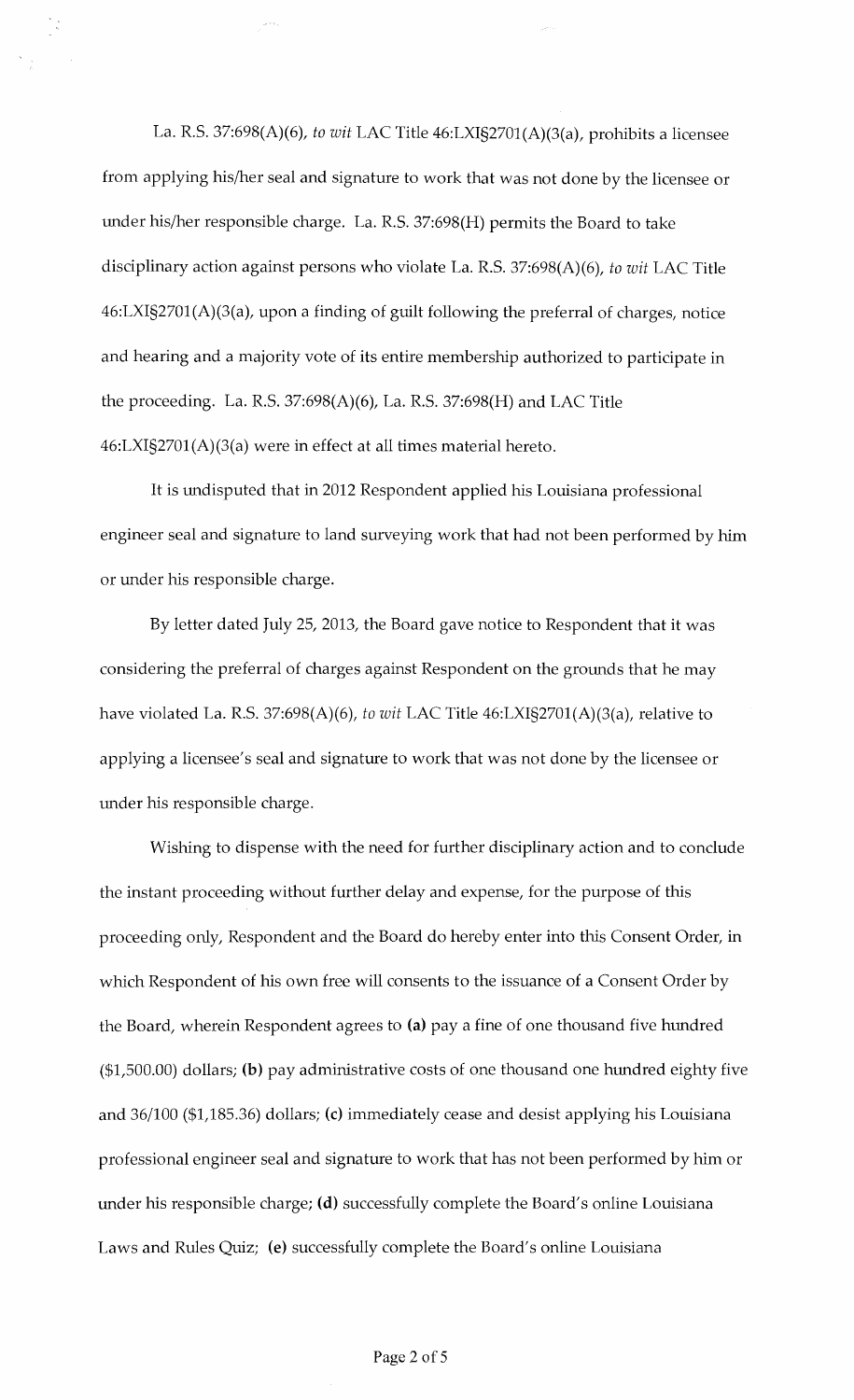Professionalism and Ethics Quiz; and (f) the publication of this Consent Order on the Board's website and a summary of this matter in the Board's official journal, the *Louisiana Engineer and Surveyor Journal,* and the reporting of this matter to the National Council of Examiners for Engineering and Surveying (NCEES), identifying Respondent by name.

Respondent admits to violations of the referenced laws and/or rules regarding the proper use of his Louisiana professional engineer seal. Respondent acknowledges awareness of said laws and/or rules and states that he will comply with all applicable laws and rules henceforth. Respondent has been advised of his right to be represented by counsel before the Board and/or to appear at any hearing personally or by counsel and present witnesses and evidence in his own behalf, and he hereby waives this right and his right to appeal; and he states affirmatively that he has been afforded all administrative remedies due him under the law. Respondent further acknowledges awareness of the fact that the signed original of this Consent Order will remain in the custody of the Board as a public record and will be made available for public inspection and copying upon request.

Therefore, in consideration of the foregoing and by signing this Consent Order, Respondent does hereby waive his right to a hearing before the Board, to the presenting of evidence and witnesses in his behalf, to Findings of Fact and Conclusions of Law in this case, and to judicial review of this Consent Order.

Respondent hereby represents (a) that he fully understands the meaning and intent of this Consent Order, including but not limited to its final and binding effect, (b) that he has voluntarily entered into this Consent Order and that no other promise or agreement of any kind has been made to or with him by any person whatsoever to cause the execution of this instrument and (c) that the sanctions set forth in this Consent Order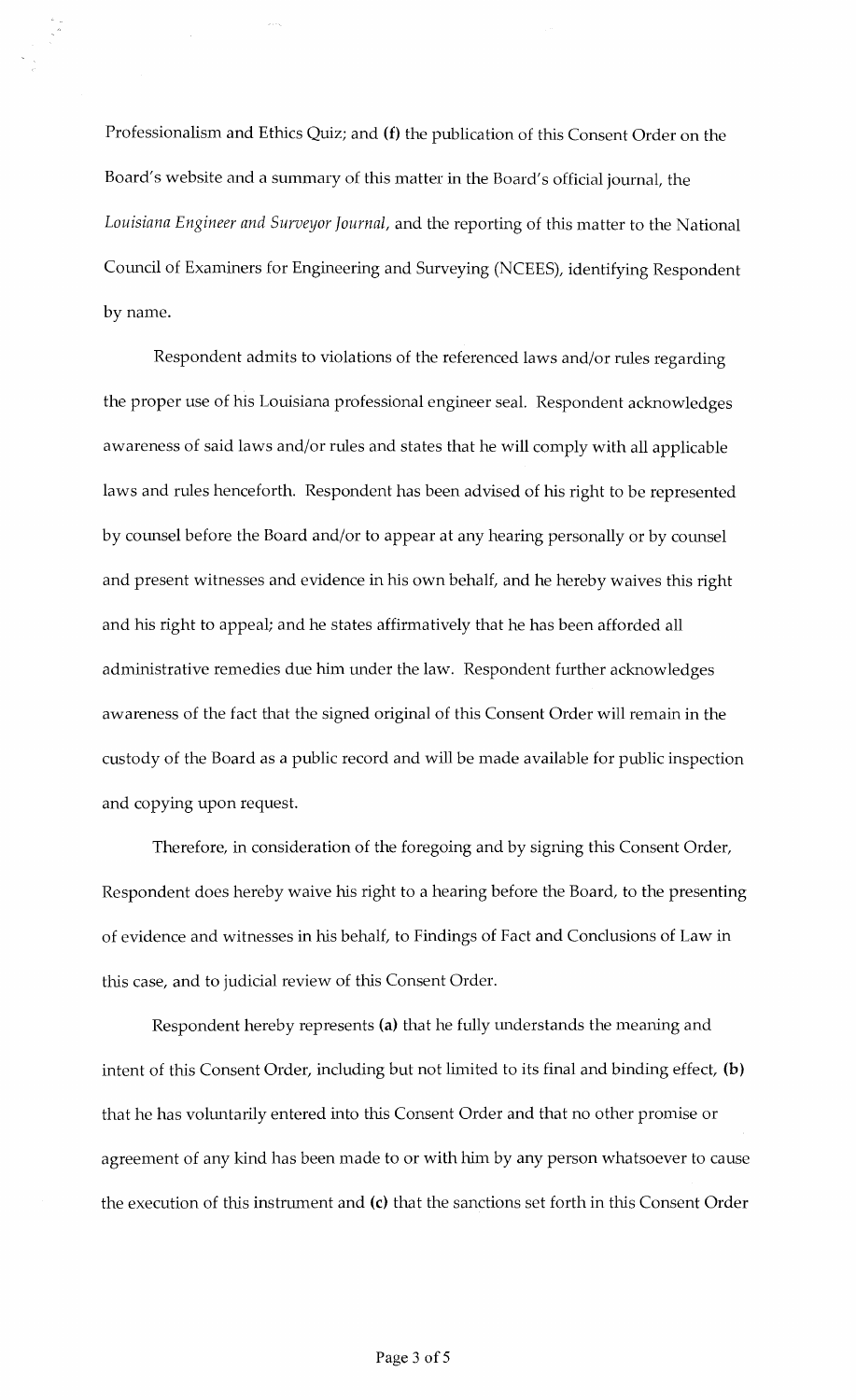do not prevent the Board from taking further disciplinary or enforcement action against Respondent on matters not specifically addressed in this Consent Order.

WHEREFORE, the Louisiana Professional Engineering and Land Surveying Board and Respondent agree that:

1. Respondent shall pay a fine of one thousand five hundred (\$1,500.00) dollars, which shall be tendered to the Board by certified check payable to the Board, due upon the signing of this Consent Order; and

2. Respondent shall pay administrative costs of one thousand one hundred eighty-five and 36/100 (\$1,185.36) dollars, which shall be tendered to the Board by certified check payable to the Board, due upon the signing of this Consent Order; and

3. Respondent shall immediately cease and desist applying his Louisiana professional engineer seal and signature to work that has not been performed by him or under his responsible charge; and

4. Respondent shall successfully complete the Board's online Louisiana Laws and Rules Quiz with a score of 90% or higher and return it to the Board within sixty (60) days of the effective date of this Consent Order; and

5. Respondent shall successfully complete the Board's online Louisiana Professionalism and Ethics Quiz with a score of 90% or higher and return it to the Board within sixty (60) days of the effective date of this Consent Order; and

6. This Consent Order shall be published on the Board's website and a summary of this matter shall be printed in the official journal of the Board, the *Louisiana Engineer and Surveyor Journal,* and reported to the National Council of Examiners for Engineering and Surveying (NCEES), identifying Respondent by name; and

7. This Consent Order shall not become effective unless and until it is accepted and signed by and on behalf of the Board. Should the Board not accept and sign this Consent Order, it is agreed that presentation of this matter to the Board shall